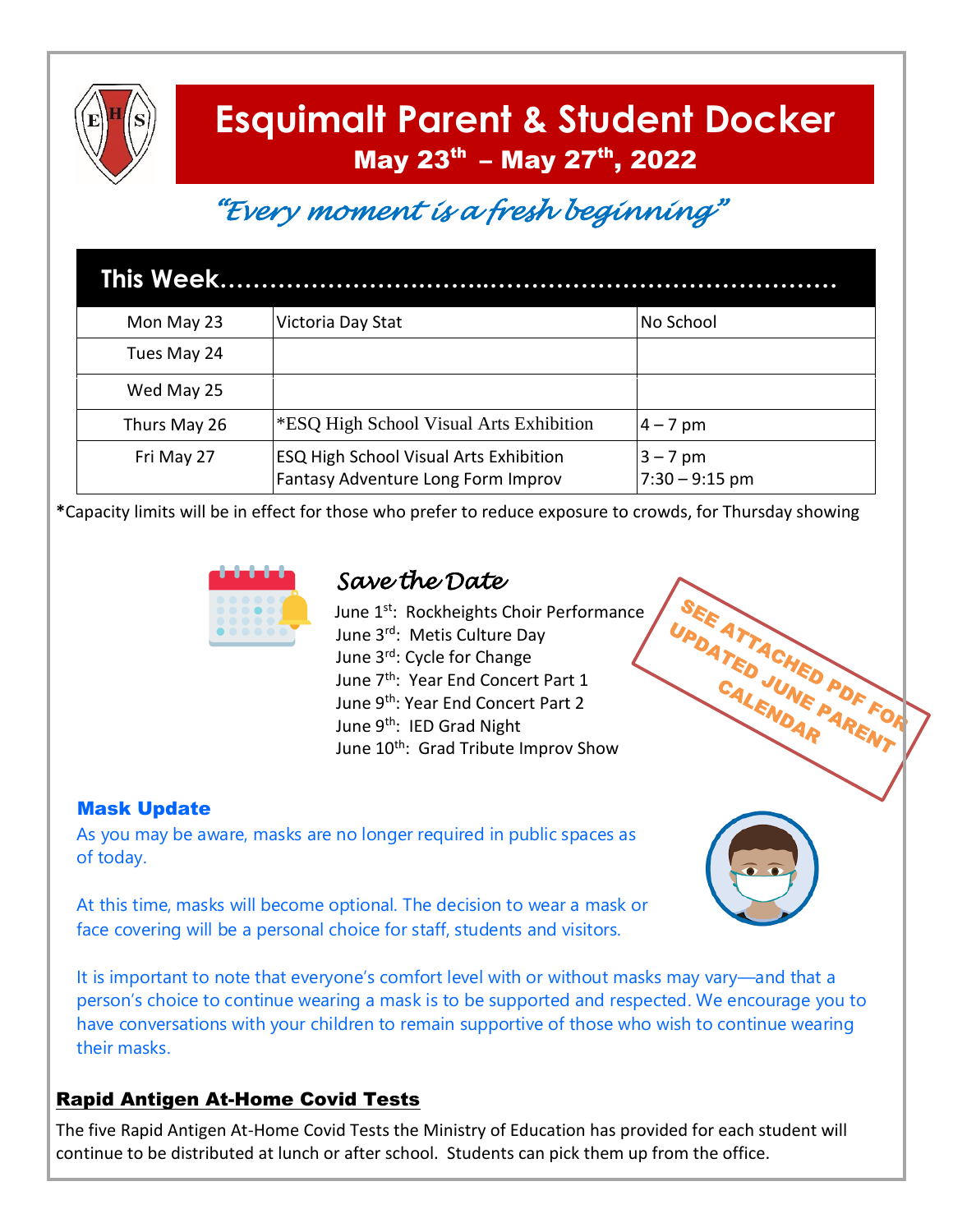## IMPORTANT GRAD NEWS:

**\***Family Information Night - we recorded our meeting LINK: <https://www.youtube.com/watch?v=FPuXG0Xi7X0>

#### **\*GRAD Recognition ceremony tickets now on sale! - see attachment**

**\*GRAD registration NOW OPEN!!** (all Grads must register) <https://bit.ly/ESQGRADREGISTRATION2022>

**\*GRAD Write ups for ceremony** (different from YB quote)- NOW OPEN!! <https://bit.ly/ESQGRAD22WRITEUP>

## ESQUIMALT HIGH SCHOOL Recognition Ceremony Ticket Details

- Tickets go on sale Thursday April 14<sup>th</sup> at 9.30am with the UVic Ticket Centre.
	- tickets can be booked over the phone (250 721 8480) or in person The UVic Ticket Centre is located in the lobby of the Farquhar Auditorium. Regular hours of operation are Monday to Friday, 9:30am – 4:00pm.
- Tickets are 10\$ each (please note: there is a \$2 processing fee for entire ticket orders- MAX 8 per family (extras can be purchased week-of event if available)
- Tickets will be emailed to student's SCHOOL EMAIL ACCOUNTS (@sd61learn.ca)
- ALL PEOPLE (including infants must have a ticket)
- WE MUST be informed of any wheelchair seating prior to ticket purchase (students can do this via grad registration and/or let box office know when ordering)
- There is a parking fee at UVIC (yes, even on weekends)
- Let us know if there is financial hardship- contact an admin or a counsellor if there is a concern- this will be confidential of course!
- Students must be in good standing to purchase tickets

# ESQ Grads of 2022! Save the Date: Grad Car Parade

The ESQ tradition continues! Our *Grad Car Parade* is happening on **Saturday, June 18 th from 2-4pm**. More details to come in next week's Docker and on the Grad Google Classroom. For now, please mark your calendars and get your car decorating items together!



We are looking for a few parent volunteers that day. If you can help out (at the start or the end of the parade, not a huge time commitment) please contact **Barbara Von Sacken**: **[bvonsacken@shaw.ca](mailto:bvonsacken@shaw.ca)**

Thank you, **Tina Pierik** Principal, École Secondaire Esquimalt High School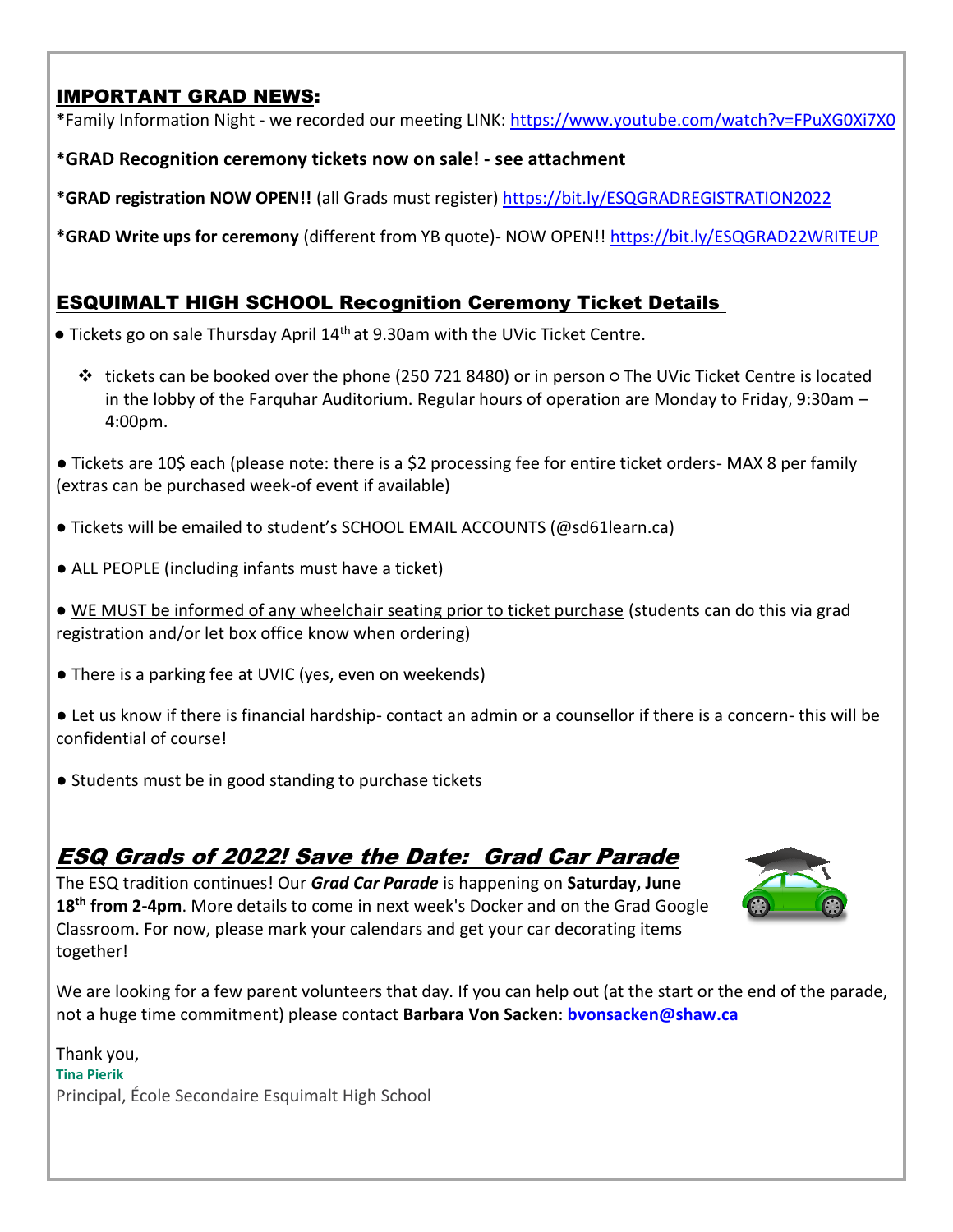#### Grad Wear & Docker Wear

Orders have arrived. Students can collect orders in the office at lunch or after school.

#### Cycle for Change: Friday, June 3rd

Attention all Esquimalt High cyclists! On June 3rd, EYCI will be hosting our annual Cycle for Change, where cyclists of all stripes ride around our track for charity. The event will run form 8 am - 4 pm. BBQ lunch provided for cyclists!! To participate, cyclists need to raise 50\$. All proceeds will be donated to the Aldea Maya foundation in Guatemala. Come join us for a day filled with cycling, awards, music, food, drinks, and fun!

**Sign up from May 16th - 27th** during lunch at the bottom of the main stairwell.

### ATTENTION ALL MR. BEISCHER'S FOOD STUDIES

This applies to anyone who has been in Beischer's Food Studies classes over the past years. If you happen to have any of the ESQ Gladware sitting about your place we are running low in the kitchen and would love to get some of the forgotten containers back. Thank you!

#### The Esquimalt High School Visual Arts Exhibition

The Esquimalt High School Visual Arts Exhibition is on **\*Thursday, May 26th 4-7 pm & Friday, May 27th 3-7 pm.** Students are invited to join the Esquimalt Art Collective (Art Club) Google Classroom to keep informed about the exciting events that are coming u[p https://classroom.google.com/c/NDQwMjc1NTY0NTVa?cjc=ufj4rdr](https://classroom.google.com/c/NDQwMjc1NTY0NTVa?cjc=ufj4rdr) **\***Capacity limits will be in effect for those who prefer to reduce exposure to crowds, for Thursday's showing.

| <b>CAFETERIA MENU - May 23 to May 27</b> |                                                                                                                                                                            |  |
|------------------------------------------|----------------------------------------------------------------------------------------------------------------------------------------------------------------------------|--|
| Monday                                   | Stat holiday no school                                                                                                                                                     |  |
| Tuesday                                  | Pasta Bolognese, parmesan cheese                                                                                                                                           |  |
| Wednesday                                | Lamb Kofta or falafels, house pita, Greek salad, baba ganoush,<br>tzatziki                                                                                                 |  |
| Thursday                                 | Baja style halibut taco, tropical fruit salsa, cilantro crema                                                                                                              |  |
| Friday                                   | House made burger, bacon aioli, tomato jam, caramelized onion, brie<br>cheese and arugula or house made black bean burger, tomato jam,<br>pesto aioli, Havarti and arugula |  |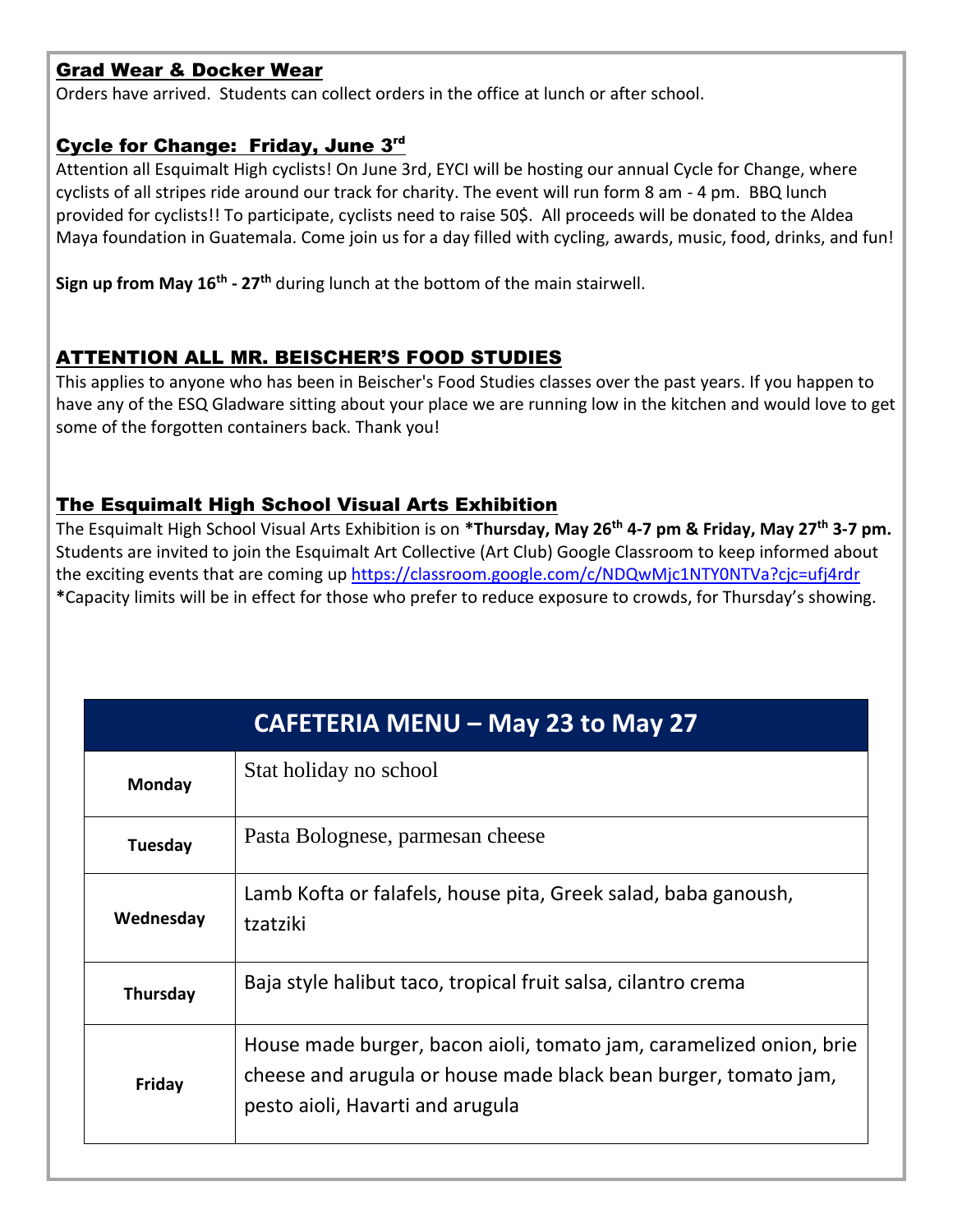### Greater Victoria School District's International Student Program

The Greater Victoria School District's International Student Program provides homestay accommodation for international students studying in the district's middle and secondary schools. They are currently looking for new host families. Hosting a student is a great opportunity for cultural exchange and the program offers orientation and on-going support. \$1100 per month is provided for student support (after July 1<sup>st</sup>.)

For more information, please reach out: (see pdf attached) Website: [www.studyinvictoria.com/homestay](http://www.studyinvictoria.com/homestay) Email: [homestay@sd61.bc.ca](mailto:homestay@sd61.bc.ca) Phone: 250-592-6871

## May 2022 SnapshotPlease click: [Helping Teens Manage Change](http://cm.pn/96p3)

The teenage years bring many changes, not only physically, but also mentally and socially. During these years, adolescents increase their ability to think abstractly and eventually make plans and set long-term goals. Each child will progress at a different rate and may have a different view of the world. As your adolescent navigates these changes parents can struggle with their changing role from the primary decision maker to more of a supportive coach.



# Highlighted May Scholarships---check each link for deadlines

#### **Specific Criteria Awards for UVIC-bound students**

- A variety of scholarships and bursaries for students entering UVIC. Generally, it is a "one-application" process. No gap year. (Taking a gap year? Apply next year.)
- **Due April 30--- best to get on this ASAP!**
- <https://www.uvic.ca/registrar/safa/entrance-scholarships/specific/index.php>

#### **Esquimalt High Scholarships and Bursaries**

- A variety of scholarships and bursaries for students graduating from Esquimalt.
- It is a "one-application" process-- in other words, one application can be used for multiple awards. Gap year is OK for most (not the Lions Club).
- The application itself has **TWO PARTS**: paper submission and digital submission. Both parts must be completed to be considered for these awards.
- **Due June 23**
- To view the list of awards, [click here.](https://docs.google.com/document/d/15Ya03FGfAwWnN32smyJGM6LAD8wAgqNjOCqNA_f4HNQ/edit?usp=sharing)
- Applications are found on the Scholarship & Postsecondary Google Classroom.
- **Funfact:** the number one reason why grads do not apply for these awards is that they do not have a letter of recommendation. Best get on this right now!